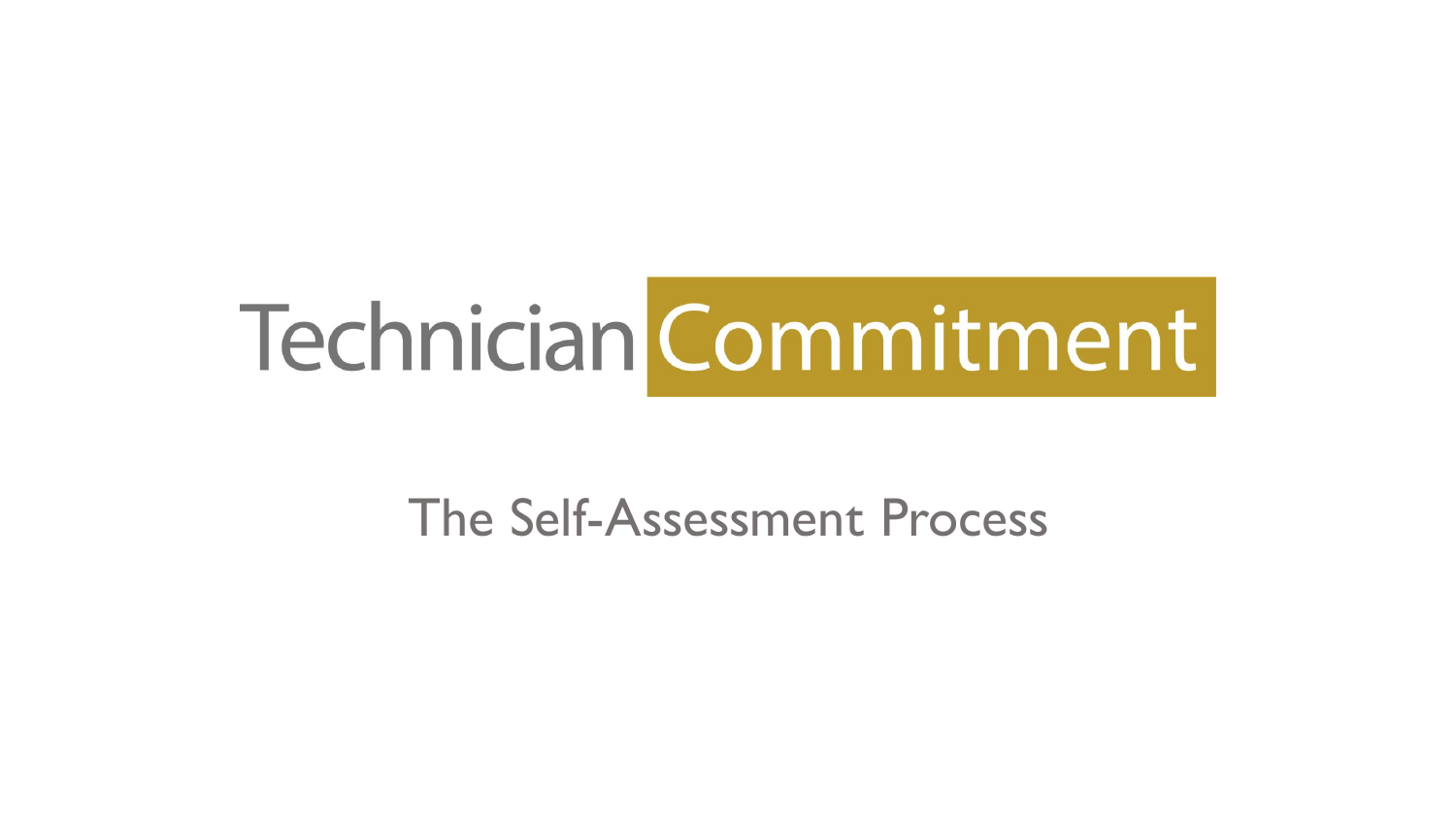#### -<br>PROUD SUPPORTER OF THE Technician Commitment

#### #TechsCommit



Assessing the impact of actions to support<br>the commitment

 $\boldsymbol{\mathscr{S}}$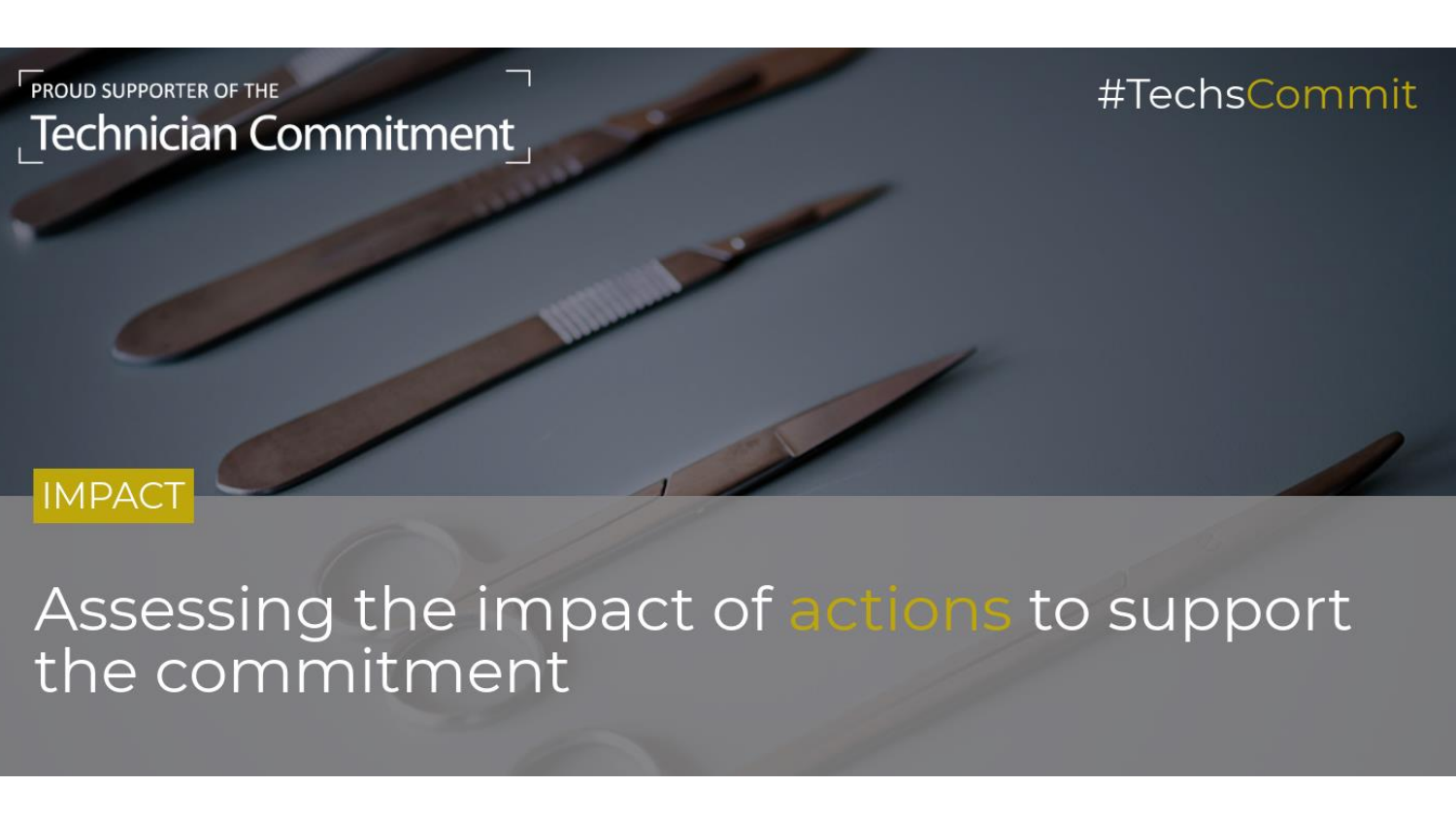#### THE SELF-ASSESSMENT PROCESS

- 5 contextual questions
- A 24 month action plan aligned to the themes of the Technician Commitment
- Signatories should evidence that the 'technician voice' was present in developing the action plan
- Signatories should publicly state their Technician Commitment signatory status and institutional action plan on a dedicated and discoverable webpage, along with their named point of contact
- Finalised Action Plans should be signed off at an institutional leadership level (e.g. Vice-Chancellor/President/Director level)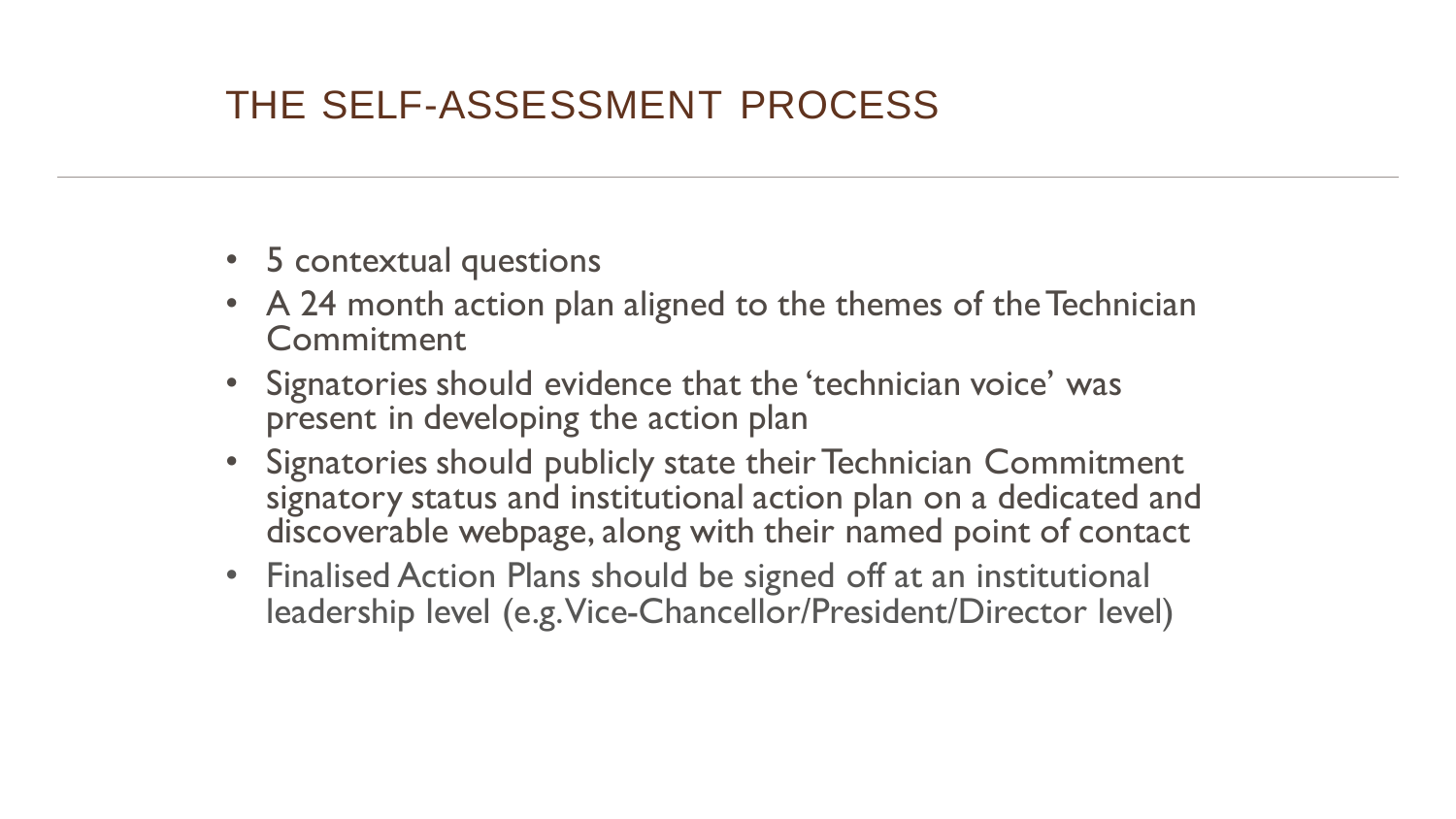#### KEY DATES

- 31<sup>st</sup> October Phase 2 Signatories Self-Assessments submission date
- 31<sup>st</sup> January Feedback to Phase 2 Signatories
- 11<sup>th</sup> May Phase 3 Signatories Self-Assessments submission date
- $11^{th}$  September Feedback to Phase 3 Signatories
- 6<sup>th</sup> December 2019 Phase 4 Signatories Self-Assessments submission date
- 6<sup>th</sup> March 2020 Feedback to Phase 3 Signatories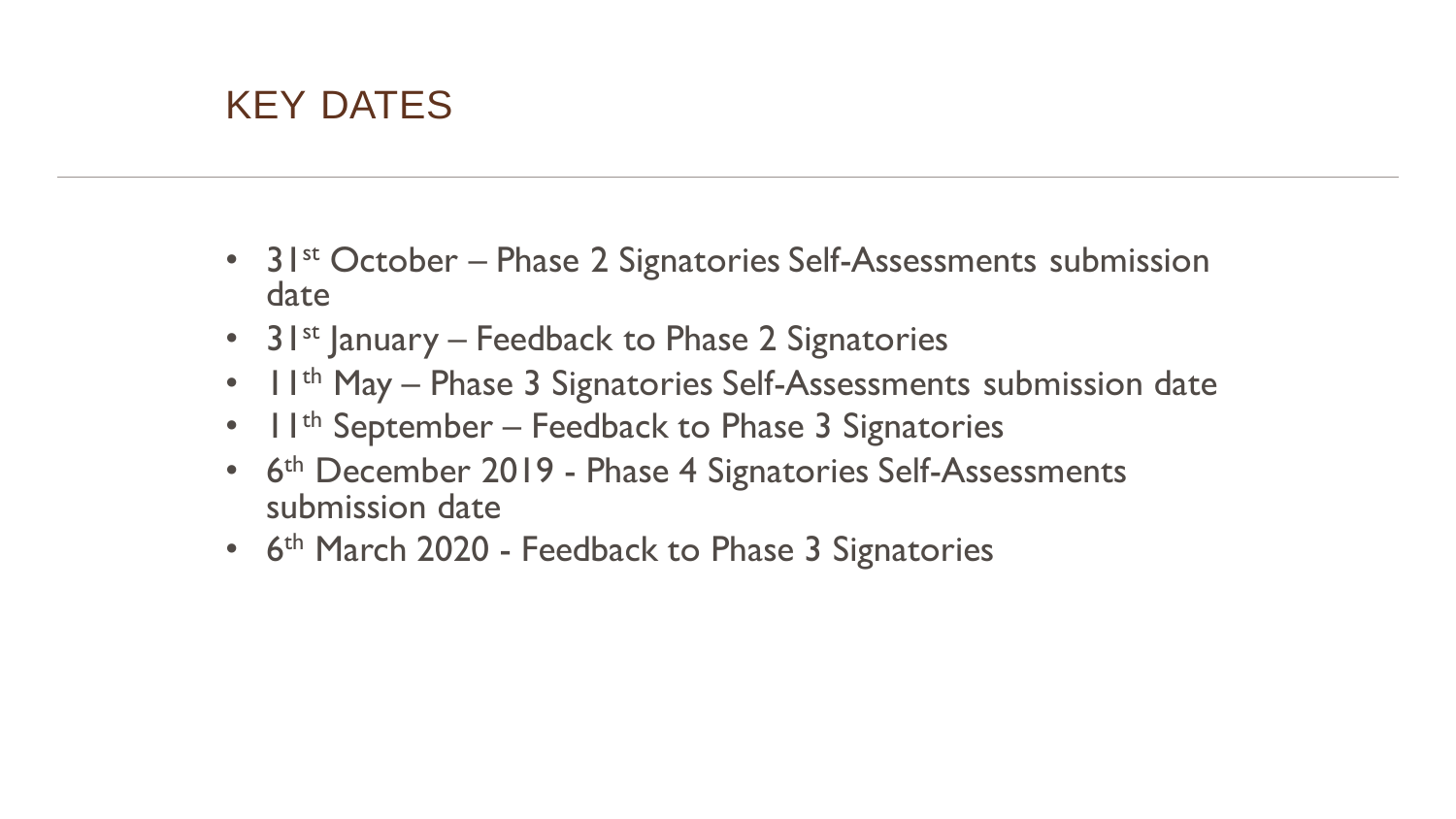

## **Assessment of Action Plans**

aproval

Stephanie Richardson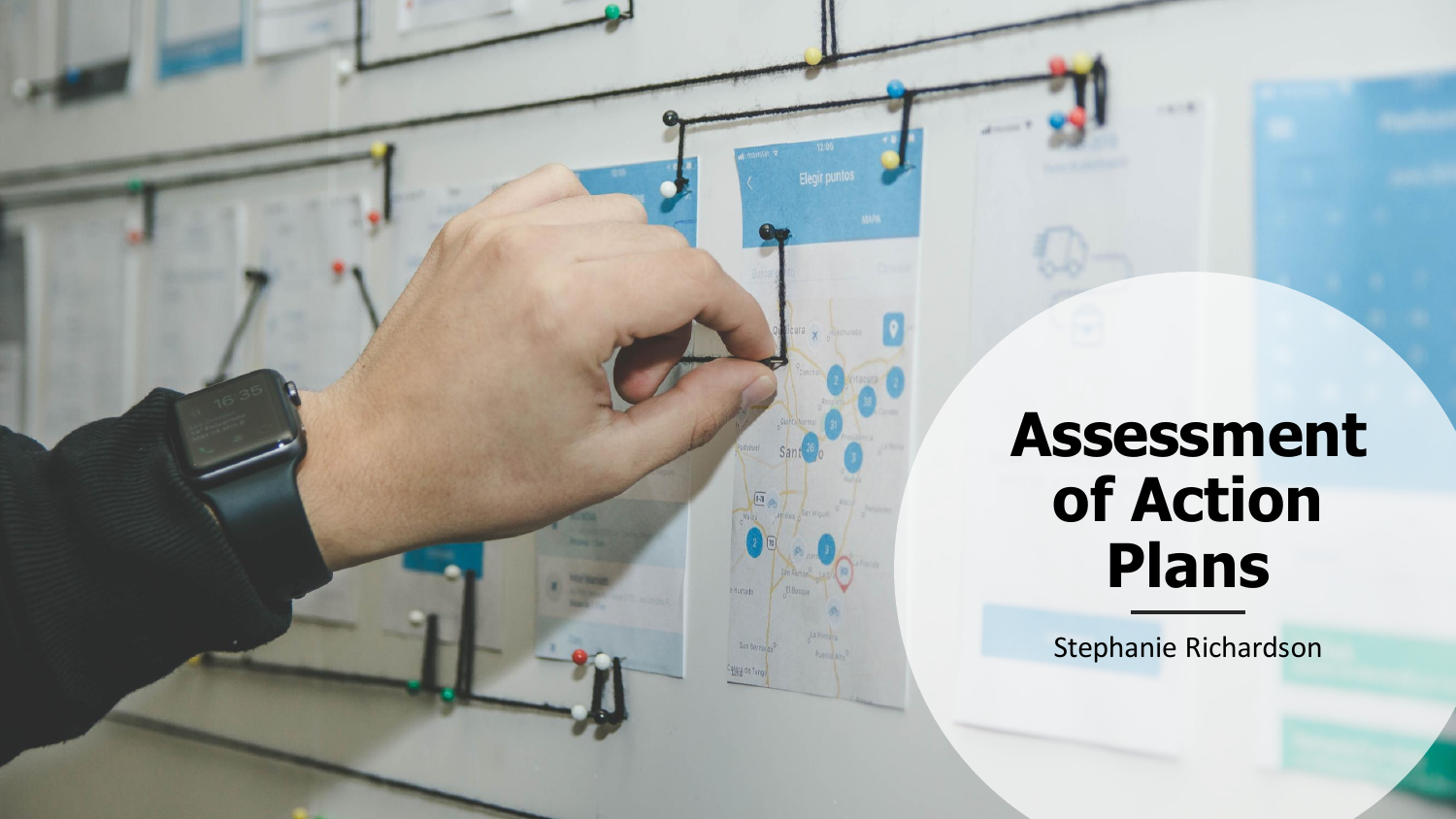# Why?

- Accountability
- Objective Review
- Collective view of progress
- Identify good practice

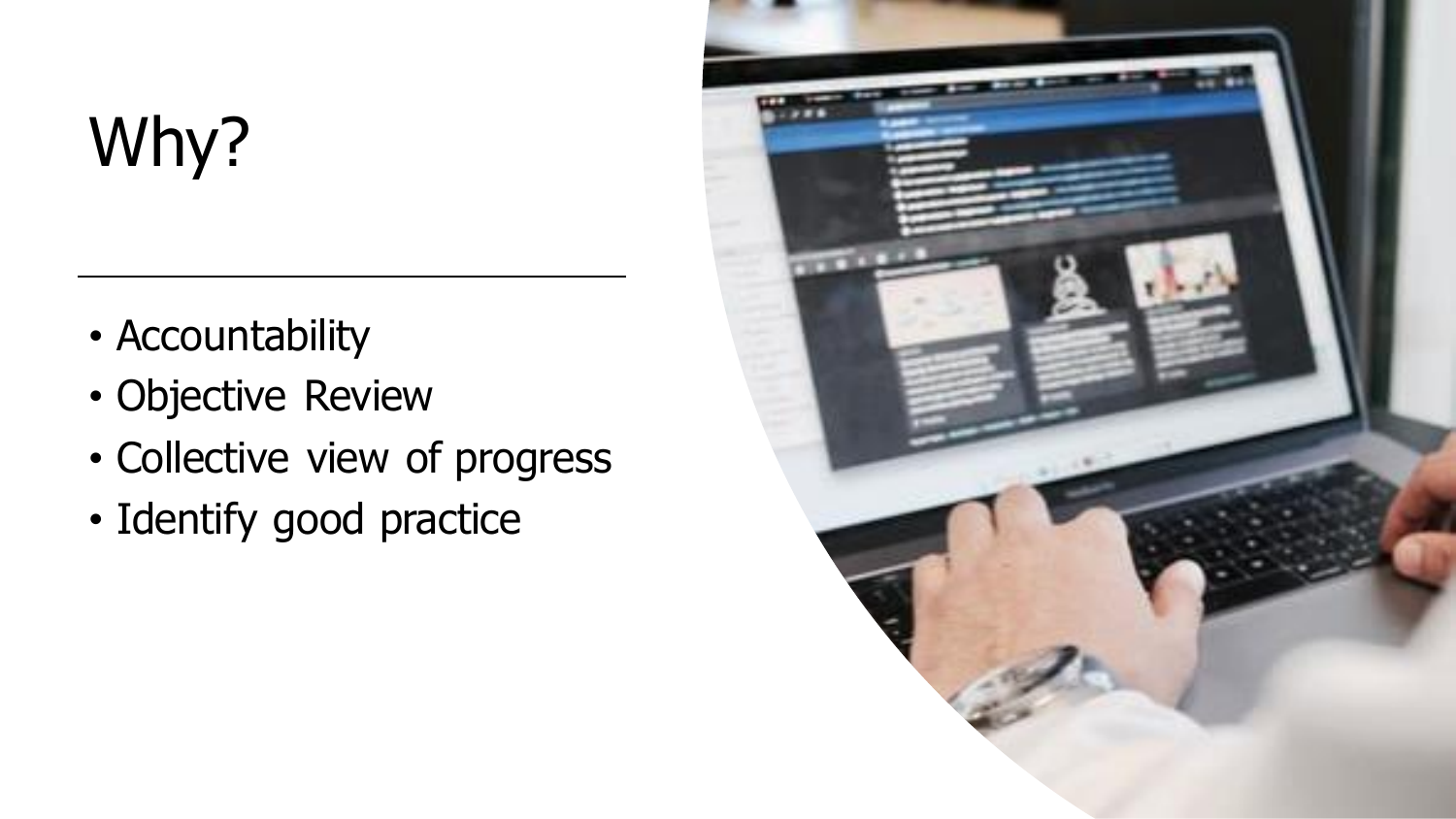## **Founding signatories**

- Steering Board Review
- Very positive collective progress
- Examples of excellent practice

# enthusiasm 'tment trationhon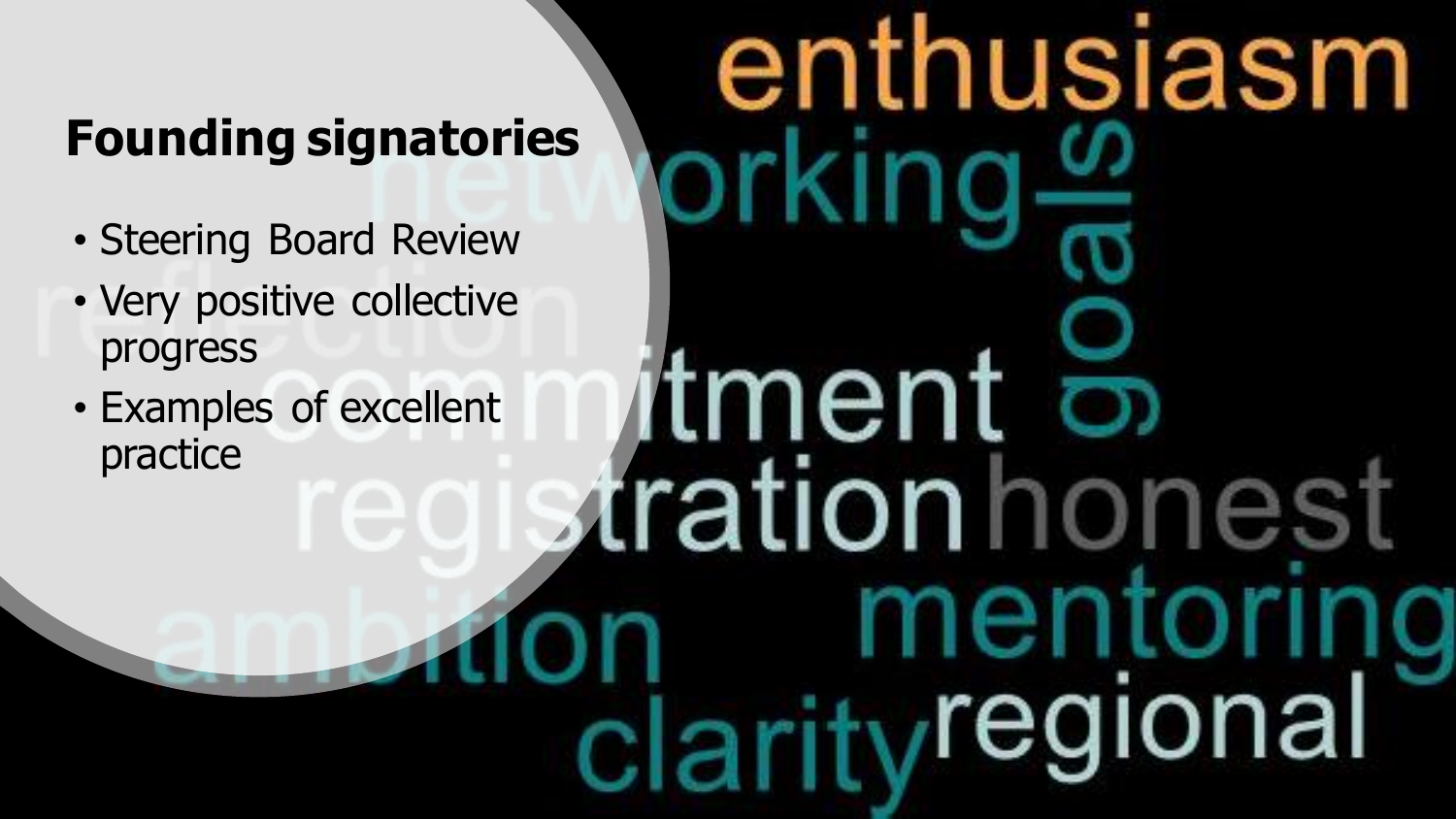# Technician Commitment

## Helen Pain – Steering Board Chair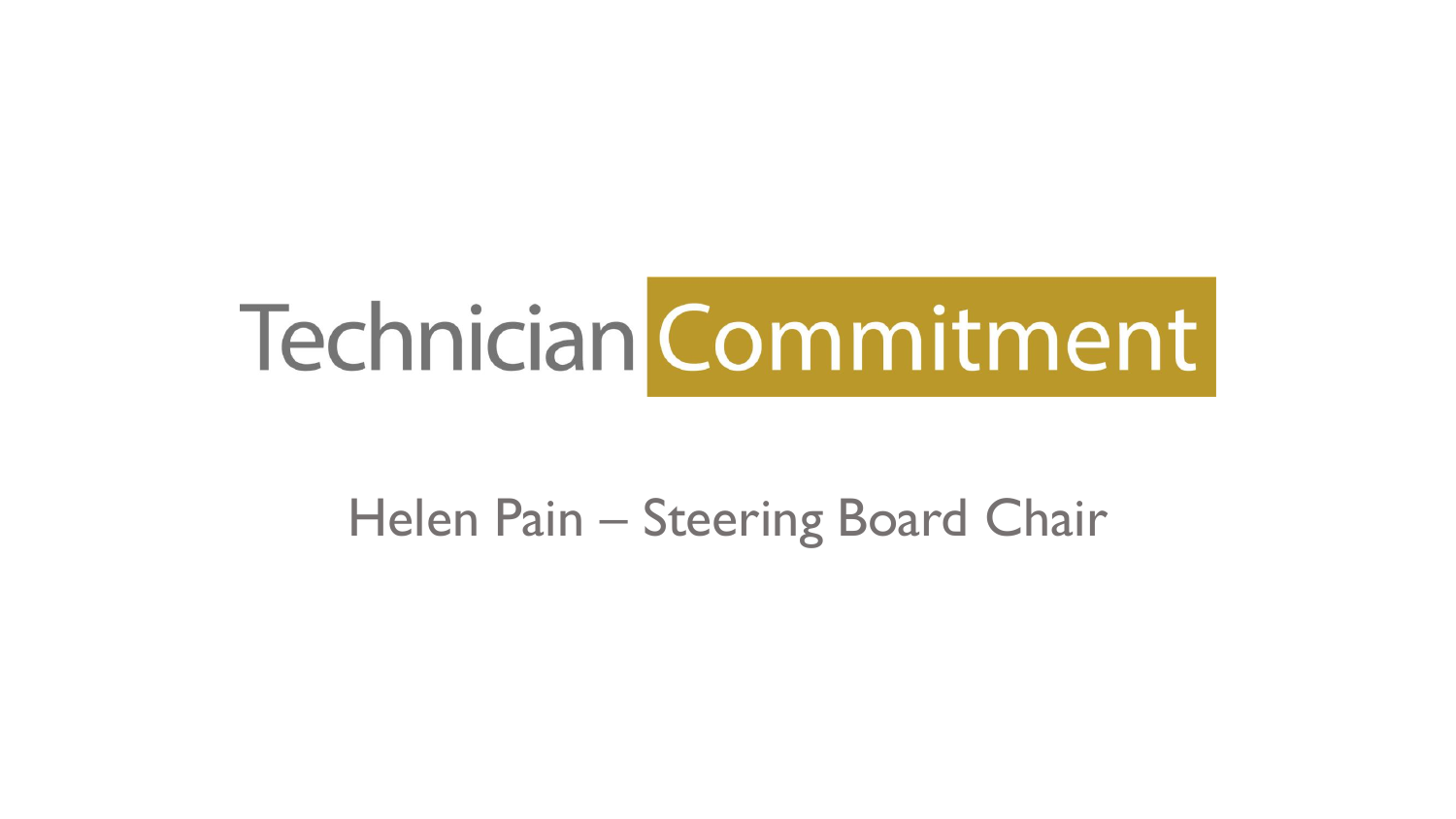# **Peer review**

- 24 assessments
- Groups of 2-3
- Commitment lead or technical staff
- Assess 2-3 each, remotely
- Training:
	- 26<sup>th</sup> November, London